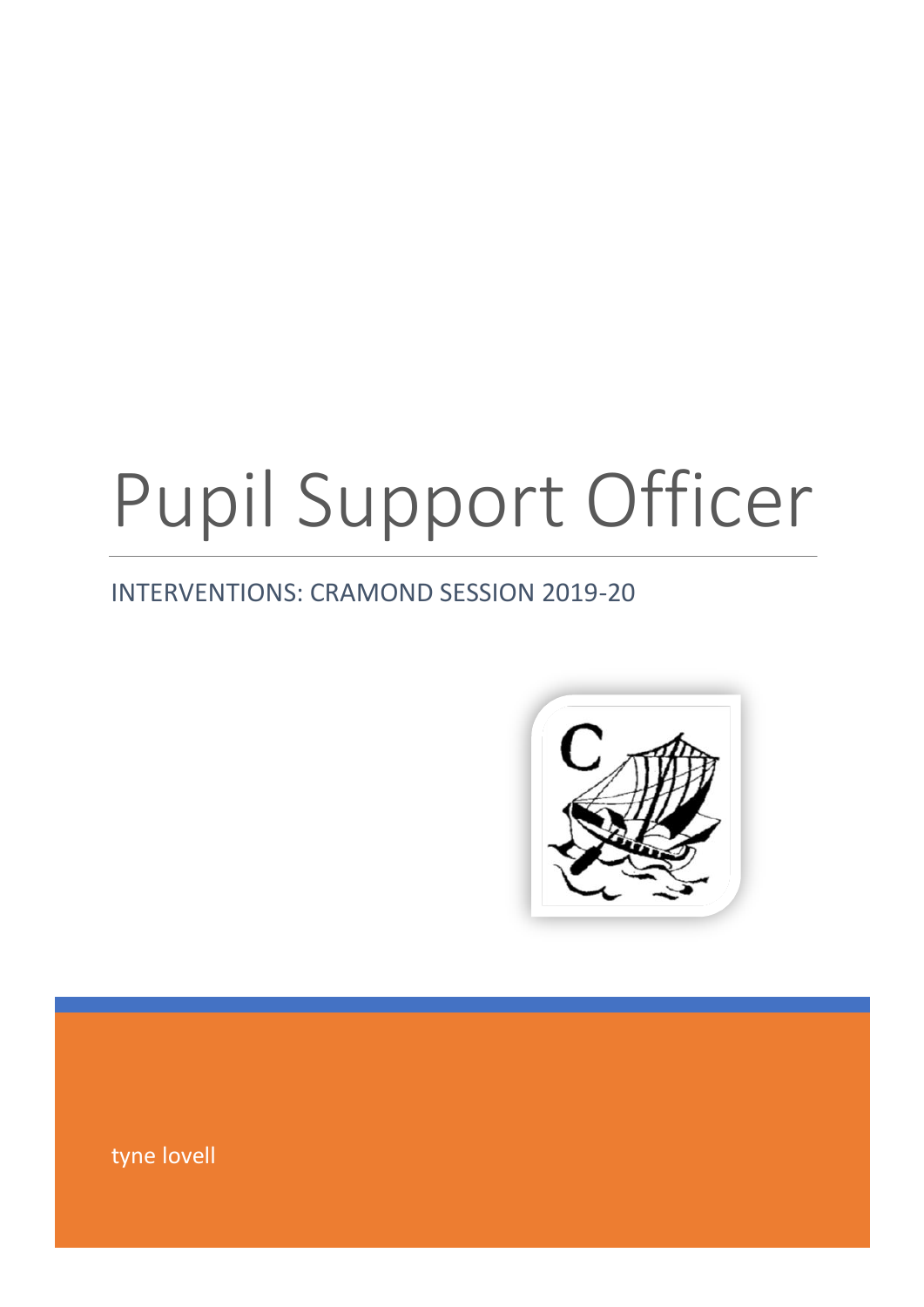# PSO Interventions

## Building Emotional Awareness

Emotions can be tricky to verbalise - They can be felt minimally or become all consuming. Children need the opportunity to feel and process emotions without feeling worried about the aftermath. More often than not, the emotion we see in behaviour is not the emotion being felt inside. How many times does embarrassment become anger?

We use a variety of tools to build emotional awareness in school:

- Emotion Talks
- Restorative Practice
- Key Adult Time
- Group Activities

Emotion identification is the first step in building resilience, and is necessary for the next developmental stage of emotion regulation.

#### Supporting Regulation

When children experience big emotions or a complete shut down, it can be a signal to us that their nervous system is dysregulated. This means they no longer have access to their whole brain. It's not that they know what they should or shouldn't do and are just ignoring it, it's that they aren't in control of their body in the moment.

Through co-regulation, children develop their own regulation skills by building an awareness of what it feels like when their body is out of control and then how to regulate their system. Helping children to develop their own skills takes practice and consistency. When children are in a dysregulated state, they need a safe space to express their emotions and be given time to calm down. By noticing their dysregulation and following through with reflection, children build skills for regulating their own nervous system.

Key Features:

- Make sure they are in a safe space.
- Communicate clearly with them.
- Leave and breathe.
- Return to support.

Emotion regulation is necessary for children to identify personal coping skills for coping with life's ups and downs.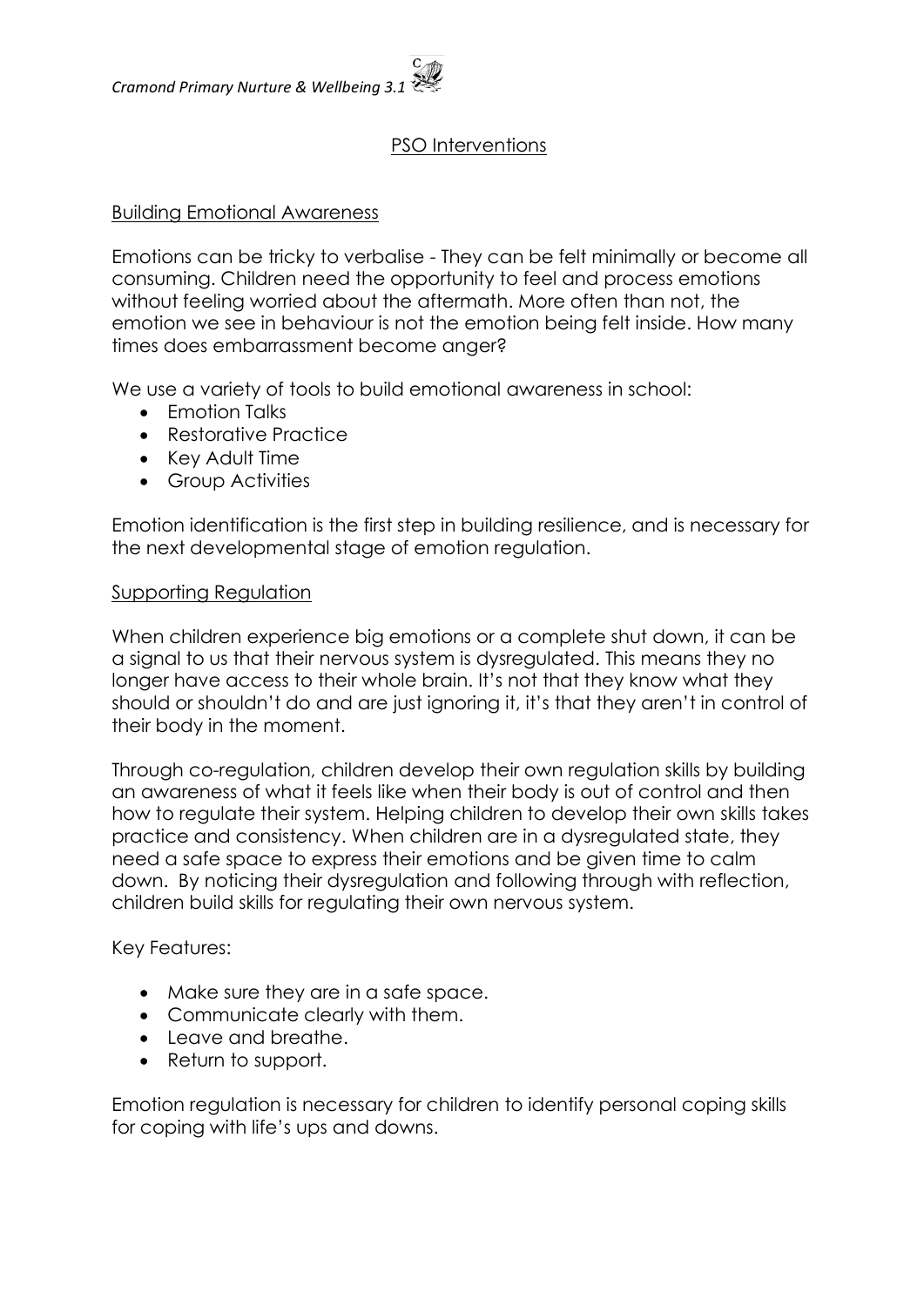#### Mindfulness & Relaxation

It is important to highlight the benefits of including mindfulness techniques in our lives to help us feel calm. When we practice what works for us individually, we are in a better positive to achieve a state of mindful relaxation.

It is important to monitor your mood, and explore what mindfulness means to you. For example:

- Mindfulness is knowing your own abilities but not being afraid to have a go – having a can do attitude.
- Being in the present moment no past thoughts, no future worries, just being in the present moment right now.
- Concentration on yourself only, paying particular attention to your breathing.
- Being able to think things through and accept your feelings and thoughts. Accepting that there are some things you can't change.

What are the benefits of mindfulness?

- The benefits can be an increase in self-awareness
- Mindfulness can be practiced anywhere, mean sing we can use it to make ourselves feel better for a period of time.
- It can be done pretty much anywhere.
- Great for staying calm and taking away stress.
- It can take time for children to get used to it but it helps calm stressful or angry situations.

#### Growth Mindset

Growth Mindset activities help children to recognise their ability to learn and can improve motivation. By exploring the different topic areas within growth mindset, each activity builds upon the last. Themes that are explored include: Making mistakes, being inspired, the power of yet, determination, success, everyone is different, and thinking skills.

Key features:

- Mistakes are just experiments that helps our brain grow
- Inspiration comes from believing in yourself
- Not Yet Keep trying
- Determined people keep going even when it feels too hard
- Success is a reward for hard work
- Everyone is different but they can all succeed
- Think positively

Let's Introduce Anxiety Management (LIAM)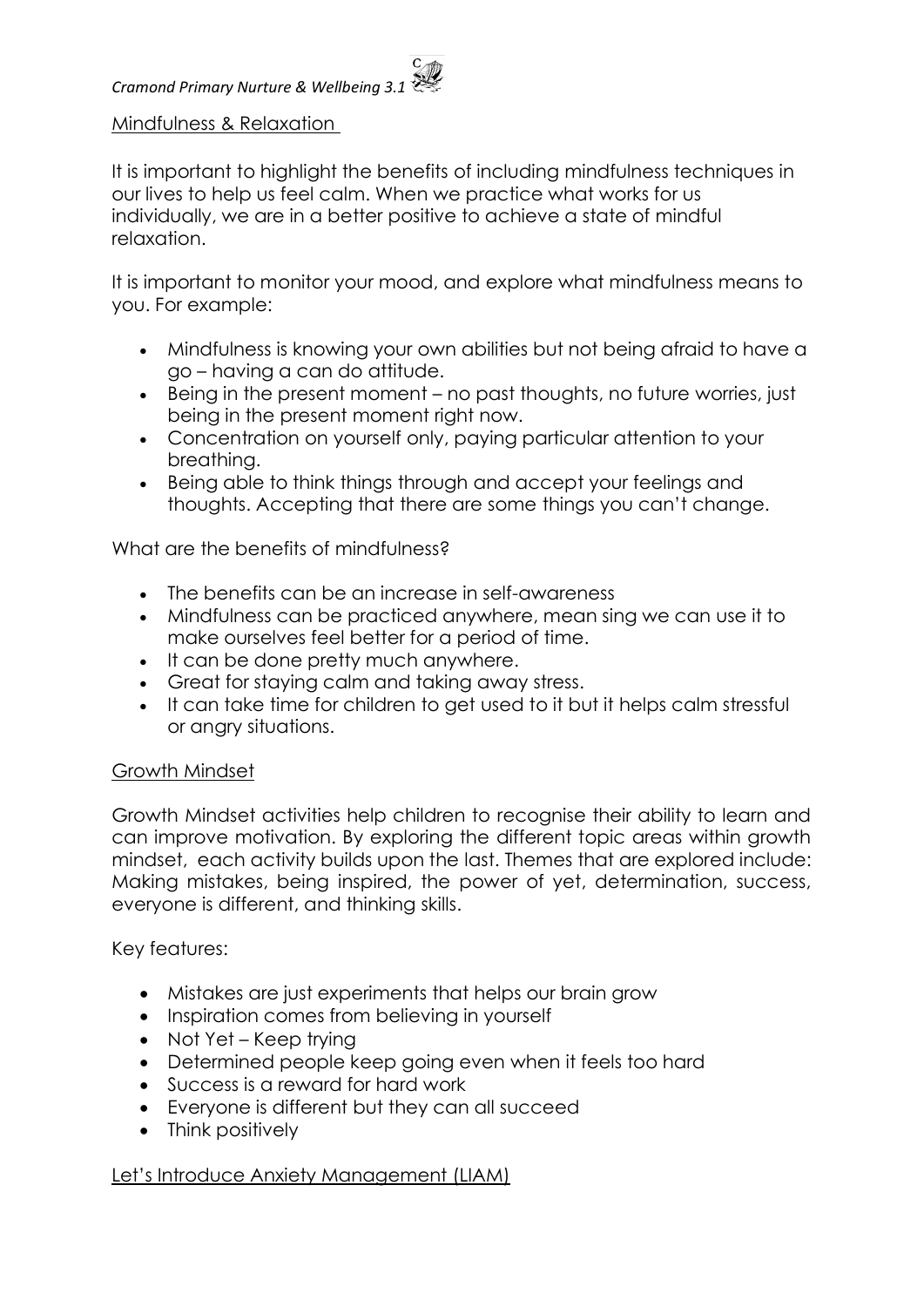'Let's Introduce Anxiety Management' (LIAM) has been developed by NHS Education for Scotland (NES) and experts in the field of childhood anxiety. LIAM is run as a partnership between our school, NHS Lothian and Edinburgh City Council. LIAM is designed to help children and young people learn more about anxiety and ways to overcome it. It is based on cognitive behavioural therapy (CBT) principles and focuses on what happens to our thoughts, feelings and behaviour when we feel anxious. Importantly, LIAM helps children and young people to learn new ways of dealing with anxiety.

At Cramond, LIAM is being offered to pupils who are experiencing anxiety that they are finding upsetting or difficult to manage. LIAM involves meeting with Tyne Lovell, our pupil support officer on a one to one basis to work through anxiety management resources.

Who might LIAM be suitable for:

LIAM is designed as an early intervention approach and therefore targets low to moderate levels of anxiety that are non-the less having an impact on the well being of a child or young person experiencing this.

Experiencing anxiety and worry is normal and common in people of all ages. While we all experience anxiety sometimes, there are times when anxiety and worry can feel very difficult to manage and can have a big impact on really important aspects of our lives.

Anxiety can, for example, make us feel very upset and get in the way of the things that we would like to do. Common types of anxiety in children and young people include:

- Fear of specific things, (e.g. dogs), or of places, (e.g. the dentist)
- Fear of being separated from your family
- Fear of the unknown or uncertainty
- Fear of social situations
- Panic: Fear of disaster or being out of control
- Worries about upcoming changes, such as changing school.

For children and young people experiencing these difficulties, learning a little more about anxiety and ways of overcoming it can be helpful.

#### Building Positive Relationships Though Trauma Skilled Practice